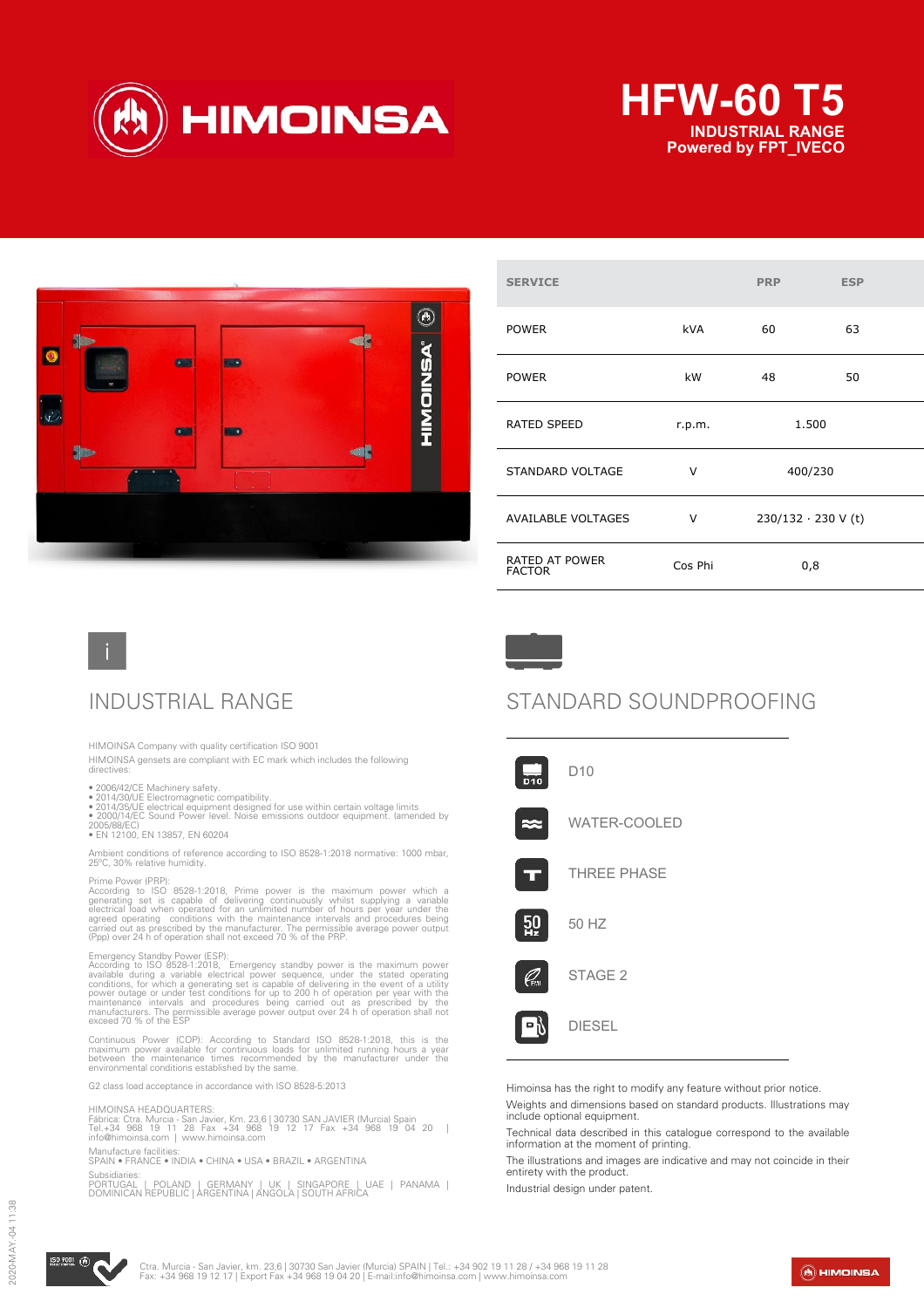



## Engine Specifications | 1.500 r.p.m.

| Rated Output (PRP)                     | kW | 53,3                           |
|----------------------------------------|----|--------------------------------|
| Rated Output (ESP)                     | kW | 58,8                           |
| Manufacturer                           |    | FPT IVECO                      |
| Model                                  |    | NEF45SM1A                      |
| Engine Type                            |    | 4-stroke diesel                |
| Injection Type                         |    | Direct                         |
| <b>Aspiration Type</b>                 |    | Turbocharged                   |
| Number of cylinders and<br>arrangement |    | $4-1$                          |
| Bore and Stroke                        | mm | 104 x 132                      |
| Displacement                           |    | 4,5                            |
| Cooling System                         |    | Liquid (water +<br>50% glycol) |
| Lube Oil Specifications                |    | ACEA E3 - E5                   |
| <b>Compression Ratio</b>               |    | 17,5:1                         |
|                                        |    |                                |

| <b>Fuel Consumption ESP</b>                    | I/h  | 15                             |
|------------------------------------------------|------|--------------------------------|
| Fuel Consumption 100%<br>PRP                   | I/h  | 13,7                           |
| Fuel Consumption 80 % PRP                      | I/h  | 10,2                           |
| Fuel Consumption 50 % PRP                      | I/h  | 7                              |
| Lube oil consumption with<br>full load         |      | $0.5\%$ of fuel<br>consumption |
| Total oil capacity including<br>tubes, filters |      | 12,8                           |
| Total coolant capacity                         | L    | 18,5                           |
| Governor                                       | Type | Mechanical                     |
| Air Filter                                     | Type | Dry                            |
| Inner diameter exhaust pipe                    | mm   | 70,3                           |

- Diesel engine
- 4-stroke cycle
- Water-cooled
- 12V electrical system
- Water separator filter (no visible level)
- Dry air filter
- Radiator with pusher fan
- Mechanical governor
- Hot parts protection

• Single drive-shaft • Flexible disc coupling

- Moving parts protection
- HTW sender (Opcional).
- LOP sender (Opcional).
- Radiator water level sensor (Opcional).



## Generator Specifications | STAMFORD

| Manufacturer               |       | <b>STAMFORD</b> |
|----------------------------|-------|-----------------|
| Model                      |       | <b>UCI224E</b>  |
| Poles                      | No.   |                 |
| Connection type (standard) |       | Star-series     |
| Mounting type              |       | S-3 11"1/2      |
| Insulation                 | Class | H class         |

| Enclosure (according<br>IEC-34-5) | IP <sub>23</sub>                  |
|-----------------------------------|-----------------------------------|
| Exciter system                    | Self-excited.<br>brushless        |
| Voltage regulator                 | A.V.R. (Electronic)               |
| Bracket type                      | Single bearing                    |
| Coupling system                   | Flexible disc                     |
| Coating type                      | Standard (Vacuum<br>impregnation) |

- Self-excited and self-regulated
- 4 poles
- AVR governor
- IP23 protection
- H class insulation



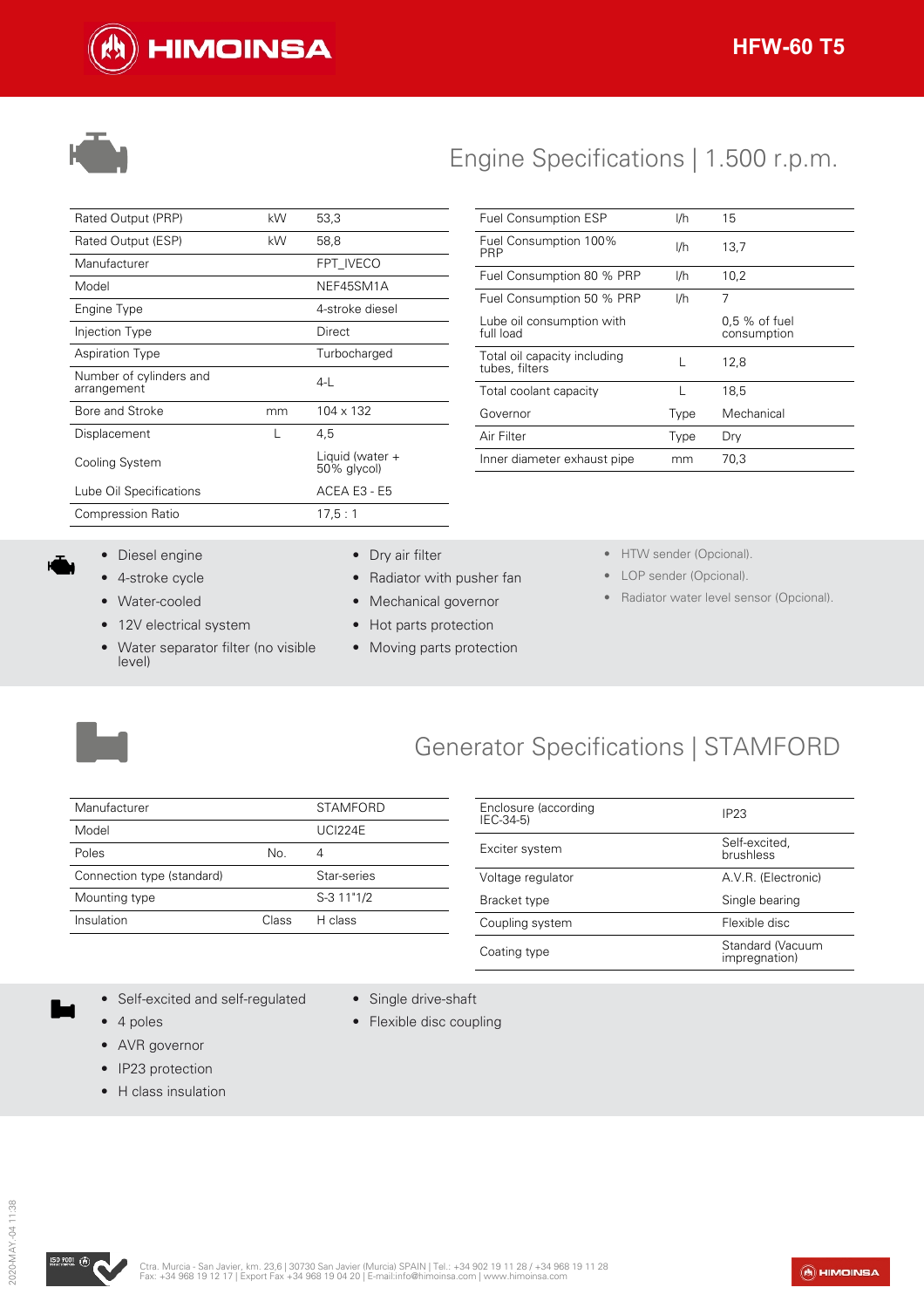

### **WEIGHT AND DIMENSIONS**

|                                             |                | Standard<br>Version | High<br>Capacity<br>version | High<br>Capacity<br>version |
|---------------------------------------------|----------------|---------------------|-----------------------------|-----------------------------|
| Length (L)                                  | mm             | 2.750               | 2.750                       | 2.750                       |
| Height (H)                                  | mm             | 1.760               | 1.900                       | 2.163                       |
| Width (W)                                   | mm             | 1.100               | 1.100                       | 1.100                       |
| Maximum shipping volume                     | m <sup>3</sup> | 5,32                | 5,75                        | 6,54                        |
| Weight with liguids in radiator<br>and sump | Кg             | 1538                | 1656                        | 1786                        |
| Fuel tank capacity                          |                | 240                 | 450                         | 850                         |
| Autonomy                                    | Hours          | 24                  | 44                          | 83                          |
| Sound pressure level                        | dB(A)@7m       | $69 \pm 2.4$        | $69 \pm 2.4$                | $69 \pm 2.4$                |
|                                             |                | Plastic tank        | Steel tank                  | Steel tank                  |



### **APPLICATION DATA**

### EXHAUST SYSTEM

| Maximum exhaust temperature                | °C.      | 483   |
|--------------------------------------------|----------|-------|
| Exhaust Gas Flow                           | kg/s     | 0.09  |
| Maximum allowed back pressure              | kPa      | 6     |
| Exhaust Flange Size (external<br>diameter) | mm       | 90    |
| Heat dissipated by exhaust pipe            | KCal/Kwh | 655.3 |

### NECESSARY AMOUNT OF AIR

FUEL SYSTEM

| Intake air flow         | m <sup>3</sup> /h | 260   |
|-------------------------|-------------------|-------|
| Cooling Air Flow        | m <sup>3</sup> /s | 1.86  |
| Alternator fan air flow | m <sup>3</sup> /s | 0.216 |

Fuel Oil Specifications **Diesel** Fuel Tank L 240 Other fuel tank capacities L 450, 850

### STARTING SYSTEM

| Starting power           | kW  |      |
|--------------------------|-----|------|
| Starting power           | C.V | 4.08 |
| Recommended battery      | Ah  | 100  |
| <b>Auxiliary Voltage</b> | Vdc | 12   |

- Steel chassis
- Anti-vibration shock absorbers
- Fuel tank
- Fuel level gauge
- External emergency stop switch
- Bodywork made from high quality steel plate
- High mechanical strength
- Low noise emissions level
- Soundproofing provided by high-density volcanic rock wool
- Epoxy polyester powder coating
- Full access for maintenance (water, oil and filters, no need to remove the canopy)
- Reinforced lifting hooks for crane hoisting
- Watertight chassis (acts as a double barrier against liquid retention)
- Fuel tank drain plug
- Chassis drain plug
- Chassis ready for future mobile kit installation

## Soundproofed version

- Steel residential silencer -35db(A) attenuation.
- Oil sump extraction kit
- Versatility to assemble a high capacity chassis with a metallic fuel tank
- IP Protection according to ISO 8528-13:2016
- 3 way valve for external fuel supply (available in 1/2" and 3/8" fittings) (Opcional).
- Fuel transfer pump (Opcional).

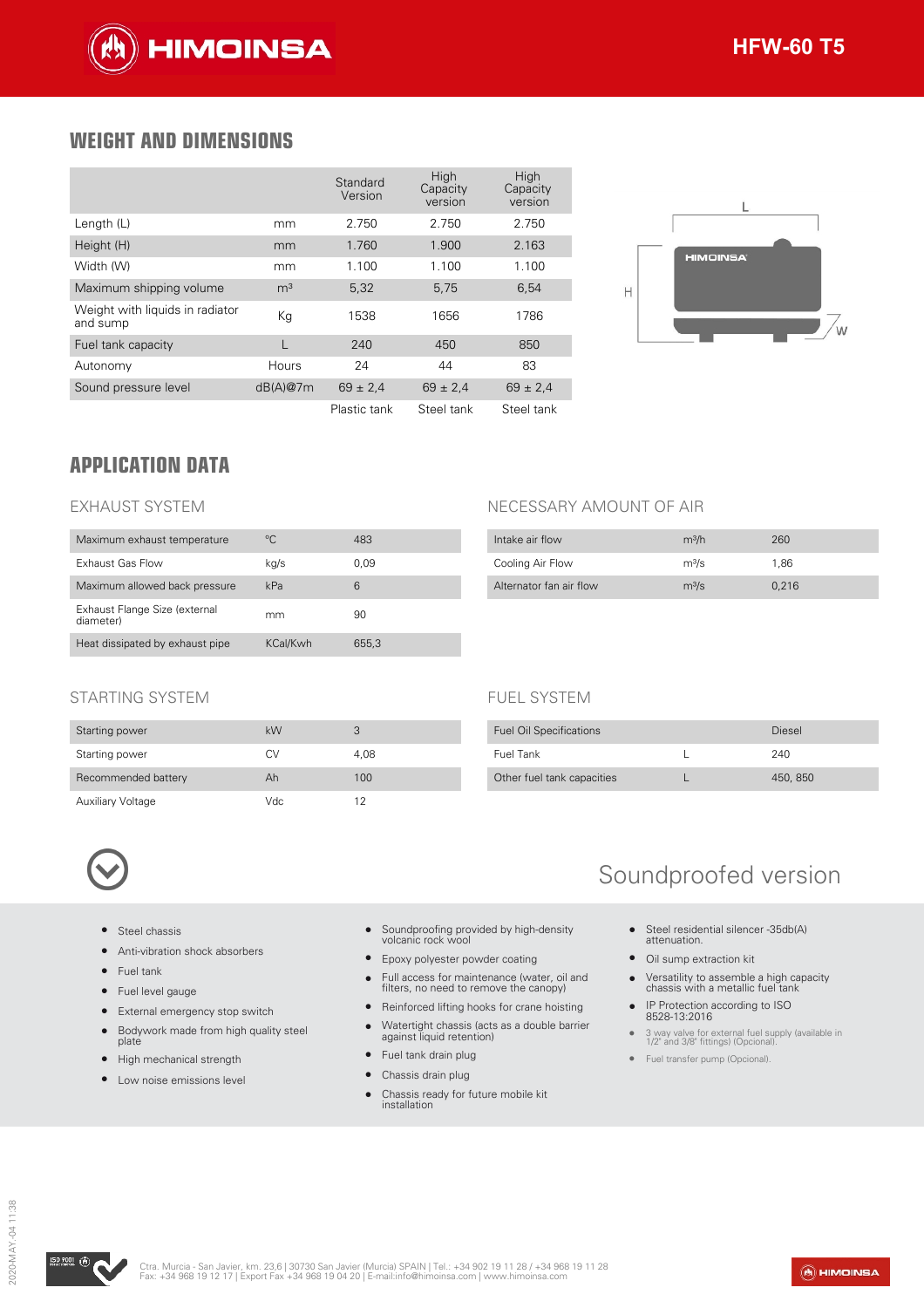



# *FEATURES OF THE CONTROL UNITS*

|           |                                    | CEM <sub>7</sub> | CEA <sub>7</sub> | CEC <sub>7</sub> | $CEM7 + CEC7$ |
|-----------|------------------------------------|------------------|------------------|------------------|---------------|
|           | Voltage between phases             | $\bullet$        |                  | $\bullet$        |               |
|           | Voltage between neutral and phase  | $\bullet$        | $\bullet$        | $\bullet$        | $\bullet$     |
|           | Current intensities                | $\bullet$        | $\bullet$        | $\bullet$        | $\bullet$     |
|           | Frequency                          | $\bullet$        | $\bullet$        | $\bullet$        | $\bullet$     |
| π         | Apparent power (Kva)               | $\bullet$        | $\bullet$        | $\bullet$        | $\bullet$     |
|           | Active power (Kw)                  | $\bullet$        | $\bullet$        | $\bullet$        | $\bullet$     |
|           | Reactive power (kVAr)              | $\bullet$        | $\bullet$        | $\bullet$        | $\bullet$     |
|           | Power factor                       | $\bullet$        | $\bullet$        | $\bullet$        | $\bullet$     |
|           | Voltage between phases             |                  | $\bullet$        | $\bullet$        | $\bullet$     |
|           | Voltage between phases and neutral |                  | $\bullet$        | $\bullet$        | $\bullet$     |
|           | Current intensities                |                  | $\bullet$        | $\bullet$        | $\bullet$     |
|           | Frequency                          |                  | $\bullet$        | $\bullet$        | $\bullet$     |
|           | Apparent power                     |                  | $\bullet$        |                  |               |
| π         | Active power                       |                  | $\bullet$        |                  |               |
|           | Reactive power                     |                  | ٠                |                  |               |
| Σ         | Power factor                       |                  | $\bullet$        |                  |               |
|           | Coolant temperature                | $\bullet$        | $\bullet$        |                  | $\bullet$     |
|           | Oil pressure                       | $\bullet$        | $\bullet$        |                  | $\bullet$     |
| ה<br>τ    | Fuel level (%)                     | $\bullet$        | $\bullet$        |                  | $\bullet$     |
|           | Battery voltage                    | $\bullet$        | $\bullet$        |                  | $\bullet$     |
|           | R.P.M.                             | $\bullet$        | $\bullet$        |                  | $\bullet$     |
| ш         | Battery charge alternator voltage  | $\bullet$        | $\bullet$        |                  | $\bullet$     |
|           | High water temperature             | $\bullet$        | $\bullet$        |                  | $\bullet$     |
|           | High water temperature by sensor   | $\bullet$        | $\bullet$        |                  | $\bullet$     |
|           | Low water temperature by sensor    | $\bullet$        | $\bullet$        |                  | $\bullet$     |
|           | Low oil pressure                   | $\bullet$        | $\bullet$        |                  | $\bullet$     |
|           | Low oil pressure by sensor         | $\bullet$        | $\bullet$        |                  | $\bullet$     |
|           | Low water level                    | $\bullet$        | $\bullet$        |                  | $\bullet$     |
|           | Unexpected shutdown                | $\bullet$        | $\bullet$        |                  | $\bullet$     |
|           | Fuel storage                       | $\bullet$        | $\bullet$        |                  | $\bullet$     |
|           | Fuel storage by sensor             | $\bullet$        | $\bullet$        |                  | $\bullet$     |
|           | Stop failure                       | $\bullet$        | $\bullet$        |                  | $\bullet$     |
|           | Battery voltage failure            | $\bullet$        | $\bullet$        |                  | $\bullet$     |
|           | Battery charge alternator failure  | $\bullet$        | $\bullet$        |                  | $\bullet$     |
| tections  | Overspeed                          | $\bullet$        | $\bullet$        |                  | $\bullet$     |
| ō<br>å    | Underspeed                         | $\bullet$        | $\bullet$        |                  | $\bullet$     |
| œ         | Start failure                      | $\bullet$        | $\bullet$        |                  | $\bullet$     |
| ig<br>Eng | Emergency stop                     | $\bullet$        | $\bullet$        | $\bullet$        | $\bullet$     |
|           | • Standard<br><b>O</b> Optional    |                  |                  |                  |               |

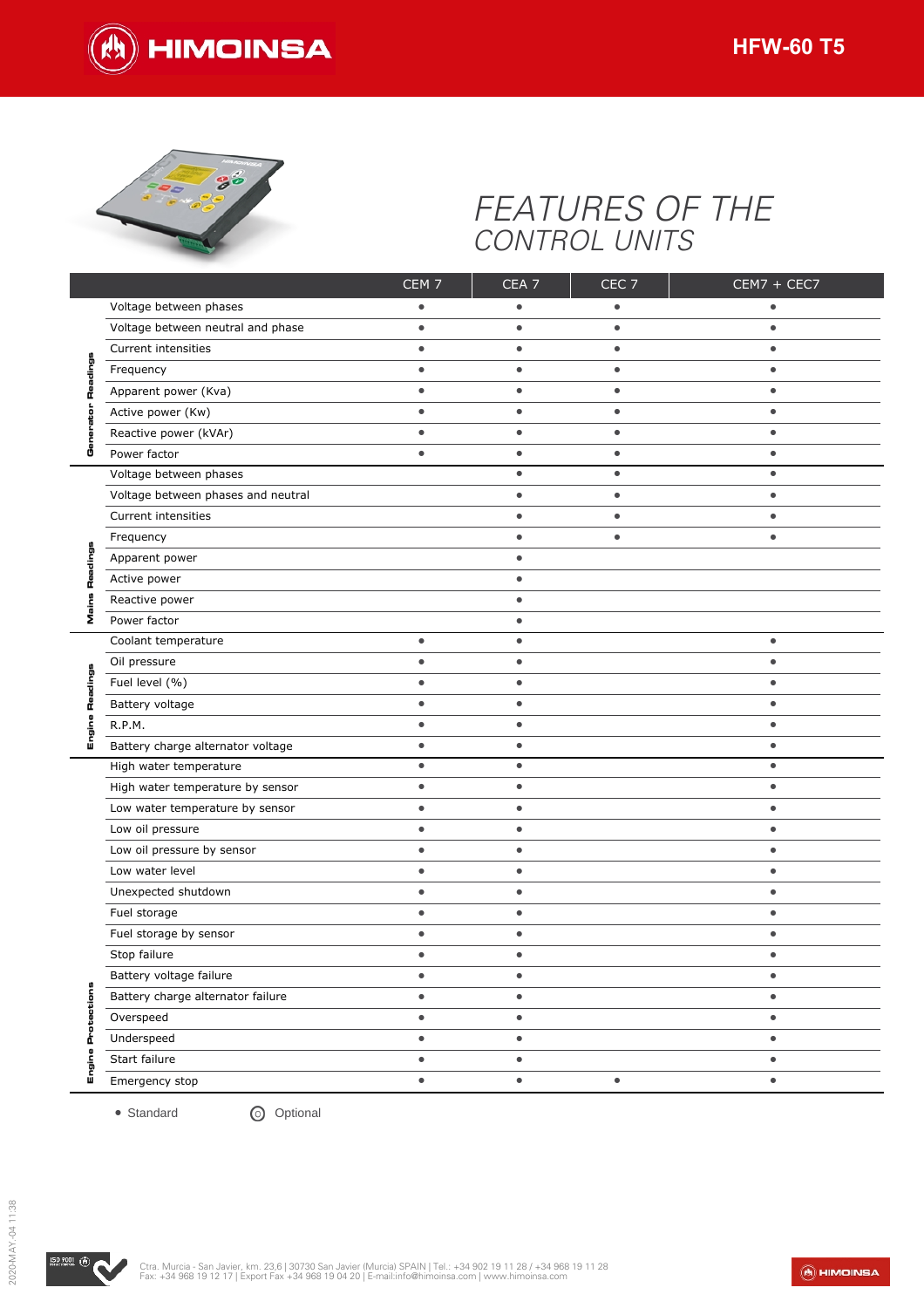

|    | High frequency<br>Low frequency           | $\bullet$                            | $\bullet$                            | $\bullet$                            | $\bullet$                            |
|----|-------------------------------------------|--------------------------------------|--------------------------------------|--------------------------------------|--------------------------------------|
|    | High voltage                              | $\bullet$                            | $\bullet$                            | $\bullet$                            | $\bullet$                            |
|    | Low voltage                               | $\bullet$                            | $\bullet$                            | $\bullet$                            | $\bullet$                            |
|    | Short-circuit                             | $\bullet$                            | $\bullet$                            |                                      | $\bullet$                            |
|    | Asymmetry between phases                  | $\bullet$                            | $\bullet$                            | $\bullet$                            | $\bullet$                            |
|    | Incorrect phase sequence                  | $\bullet$                            | $\bullet$                            | $\bullet$                            | $\bullet$                            |
|    | Inverse power                             | $\bullet$                            | $\bullet$                            |                                      | $\bullet$                            |
|    | Overload                                  | $\bullet$                            | $\bullet$                            |                                      | $\bullet$                            |
|    | Genset signal drop                        | $\bullet$                            | $\bullet$                            | $\bullet$                            | $\bullet$                            |
| ∢  | Total hour counter                        | $\bullet$                            | $\bullet$                            | $\bullet$                            | $\bullet$                            |
|    | Partial hour counter                      | $\bullet$                            | $\bullet$                            | $\bullet$                            | $\bullet$                            |
|    | Kilowatt meter                            |                                      |                                      | $\bullet$                            | $\bullet$                            |
|    |                                           | $\bullet$                            | $\bullet$                            |                                      |                                      |
|    | Starts valid counters                     | $\bullet$                            | $\bullet$                            | $\bullet$                            | $\bullet$                            |
|    | Starts failure counters                   | $\bullet$                            | $\bullet$                            | $\bullet$                            | $\bullet$                            |
| Ü  | Maintenance                               | $\bullet$                            | $\bullet$                            | $\bullet$                            | $\bullet$                            |
|    | <b>RS232</b>                              | $\circledcirc$                       | $\circledcirc$                       | $\circledcirc$                       | $\circledcirc$                       |
|    | <b>RS485</b>                              | $\circledcirc$                       | $^{\circ}$                           | $^\circledR$                         | $\circledcirc$                       |
|    | Modbus IP                                 | $\circledcirc$                       | $\circledcirc$                       | $\circledcirc$                       | $\circledcirc$                       |
|    | Modbus                                    | $\circledcirc$                       | $^\circledR$                         | $\circledcirc$                       | $\circledcirc$                       |
|    | <b>CCLAN</b>                              | $\circledcirc$                       | $\circledcirc$                       |                                      | $\circledcirc$                       |
|    | Software for PC                           | $\circledcirc$                       | $^{\circ}$                           | $^\circledR$                         | $\circledcirc$                       |
|    | Analogue modem                            | $\circledcirc$                       | $^{\circ}$                           | $\circledcirc$                       | $\circledcirc$                       |
|    | GSM/GPRS modem                            | $\circledcirc$                       | $\circledcirc$                       | $\circledcirc$                       | $\circledcirc$                       |
|    | Remote screen                             | $^{\circ}$                           | $\circledcirc$                       |                                      | $^\circledR$                         |
|    | Tele signal                               | $\circled{0}$ (8 + 4)                | $\circled{0}$ (8 + 4)                |                                      | $\circled{0}$ (8 + 4)                |
| ů  | J1939                                     | $\circledcirc$                       | $^\circledR$                         |                                      | $\circledcirc$                       |
|    | Alarm history                             | $\bullet$                            | $\bullet$                            | $\bullet$                            | $\bullet$                            |
|    | External start                            | $(10) / ($ opc. $+100)$<br>$\bullet$ | $(10) / ($ opc. $+100)$<br>$\bullet$ | $(10) / ($ opc. $+100)$<br>$\bullet$ | $(10) / ($ opc. $+100)$<br>$\bullet$ |
|    | Start inhibition                          | $\bullet$                            | $\bullet$                            | $\bullet$                            | $\bullet$                            |
|    | Mains failure start                       |                                      | $\bullet$                            | $\bullet$                            | $\bullet$                            |
|    | Start under normative EJP                 | $\bullet$                            | $\bullet$                            |                                      | $\bullet$                            |
|    | Pre-heating engine control                | $\bullet$                            | $\bullet$                            |                                      | $\bullet$                            |
|    | Genset contactor activation               | $\bullet$                            | $\bullet$                            | $\bullet$                            | $\bullet$                            |
|    | Mains & Genset contactor activation       |                                      | $\bullet$                            | $\bullet$                            | $\bullet$                            |
|    |                                           | $\bullet$                            | $\bullet$                            |                                      | $\bullet$                            |
|    | Fuel transfer control                     |                                      |                                      |                                      |                                      |
|    | Engine temperature control                | $\bullet$                            | $\bullet$                            |                                      | $\bullet$                            |
|    | Manual override                           | $\bullet$                            | $\bullet$                            |                                      | $\bullet$                            |
|    | Programmable alarms                       | $\bullet$                            | $\bullet$                            |                                      | $\bullet$                            |
|    |                                           |                                      | $\bullet$                            | $\bullet$                            | $\bullet$                            |
|    | Genset start function in test mode        | $\bullet$                            |                                      |                                      | $\bullet$                            |
|    | Programmable outputs                      | $\bullet$                            | $\bullet$                            |                                      |                                      |
| L  | Multilingual                              | $\bullet$                            | $\bullet$                            | $\bullet$                            | $\bullet$                            |
|    | <b>GPS Positioning</b>                    | $^{\circ}$                           | $\circledcirc$                       |                                      | $^{\circ}$                           |
|    | Synchronisation                           | $\circledcirc$                       | $\circledcirc$                       |                                      | $\circledcirc$                       |
|    | Mains synchronization                     | $\circledcirc$                       | $\circledcirc$                       |                                      | $\circledcirc$                       |
| ш  | Second Zero elimination                   | $\circledcirc$                       | $\circledcirc$                       |                                      | $\circledcirc$                       |
| ۱ĩ | RAM7                                      | $\circledcirc$                       | $^{\circ}$                           |                                      | $^\circledR$                         |
|    | Remote screen                             | $\circledcirc$                       | $\circledcirc$                       |                                      | $\circledcirc$                       |
| co | Programming timer                         | $^{\circ}$                           | $\circledcirc$                       |                                      | $\circledcirc$                       |
|    | $\bullet$ Standard<br>Optional<br>$\odot$ |                                      |                                      |                                      |                                      |